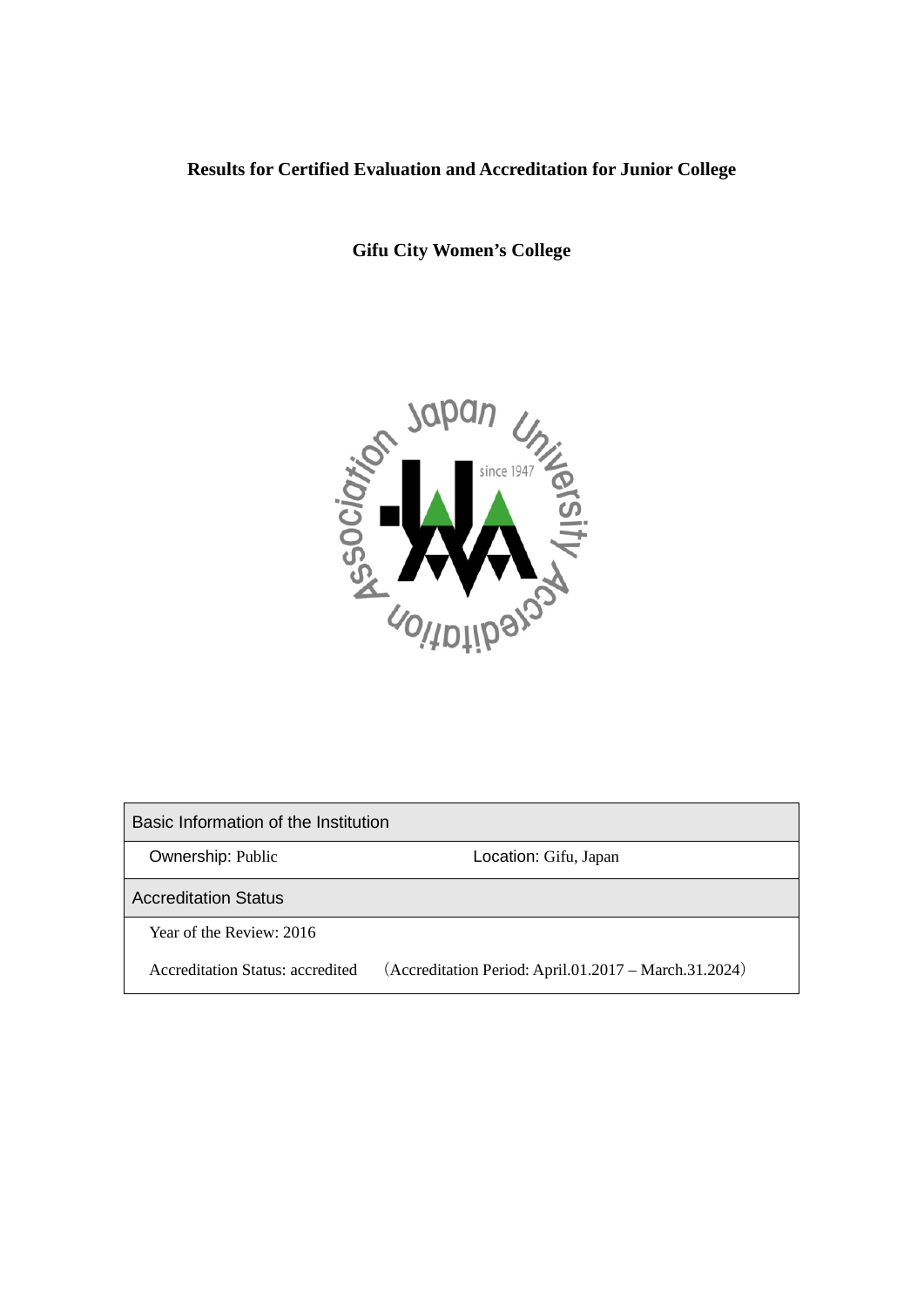#### **Certified Evaluation and Accreditation Results for Gifu City Women's College**

### **Overview**

Gifu City Women's College (hereafter, the College) has its roots in a public women's school which was established in 1946 with departments of English, health, and clothing. After a series of departmental reorganizations and renaming, the College further restructured its departments in 2000, when it relocated its campus to adapt to societal changes such as the growth of information technologies, internationalization, and equal social participation by men and women. The College currently consists of the departments of English, Cross-Cultural Studies, Food and Nutrition, and Design for Contemporary Life.

The College received its accreditation from the National Institution for Academic Degrees and University Evaluation (now National Institute for Academic Degrees and Quality Enhancement of Higher Education) in 2009. In that accreditation review, eight points were raised as "remarkable points," while several points were raised as "issues requiring improvements," which include, 1) improvement and enhancement of the system for reduction or exemption of the tuition fee, and 2) improvement in the content described in the syllabus. The College has taken these issues seriously and has worked for improvements through its founder, Gifu City, as well as through the efforts of faculty meetings and committees within the College.

In this accreditation review, Japan University Accreditation Association (JUAA) has found that the College, in line with its founding spirit, has set the departments' purposes and goals in the rules and has conducted activities to realize them. The achievement of these activities is evidenced by students' high employment rate after graduation and their rate of transfer into university. However, in regard to its internal quality assurance, the Administration Committee, which is not responsible for directing improvements in its regulations, is in charge of solving college-wide issues despite the formation of a Self-Study Committee. JUAA expects that through reconsideration of the regulations governing the Administration Committee and Self-Study Committee, and clarification of the roles of each committee, the College will build a structure ensuring the proper function of the review system of various College activities. Furthermore, for the purpose of adapting to changes in society and enhancing education within the College, a structure should be established that ensures the proper function of the internal quality assurance system by setting policies for each organization and activity and clarifying the responsible bodies or organizations for reviews.

The College has worked on a detailed system of student guidance and support, and has continuously conducted its efforts in this area, which is one of its unique features. JUAA expects the College to make further contributions and developments as an institution that is open to the community by taking advantage of this feature, while simultaneously clarifying the responsible bodies and organizations for the promotion of the review of activities based on its policies.

#### **Suggestions for Improvement**

#### *Educational Content, Methods, and Outcome*

 Since the maximum number of credits students are allowed to register for per year has not been set, other measures to give real substance to the credit system have not been implemented, either. The College should improve this issue.